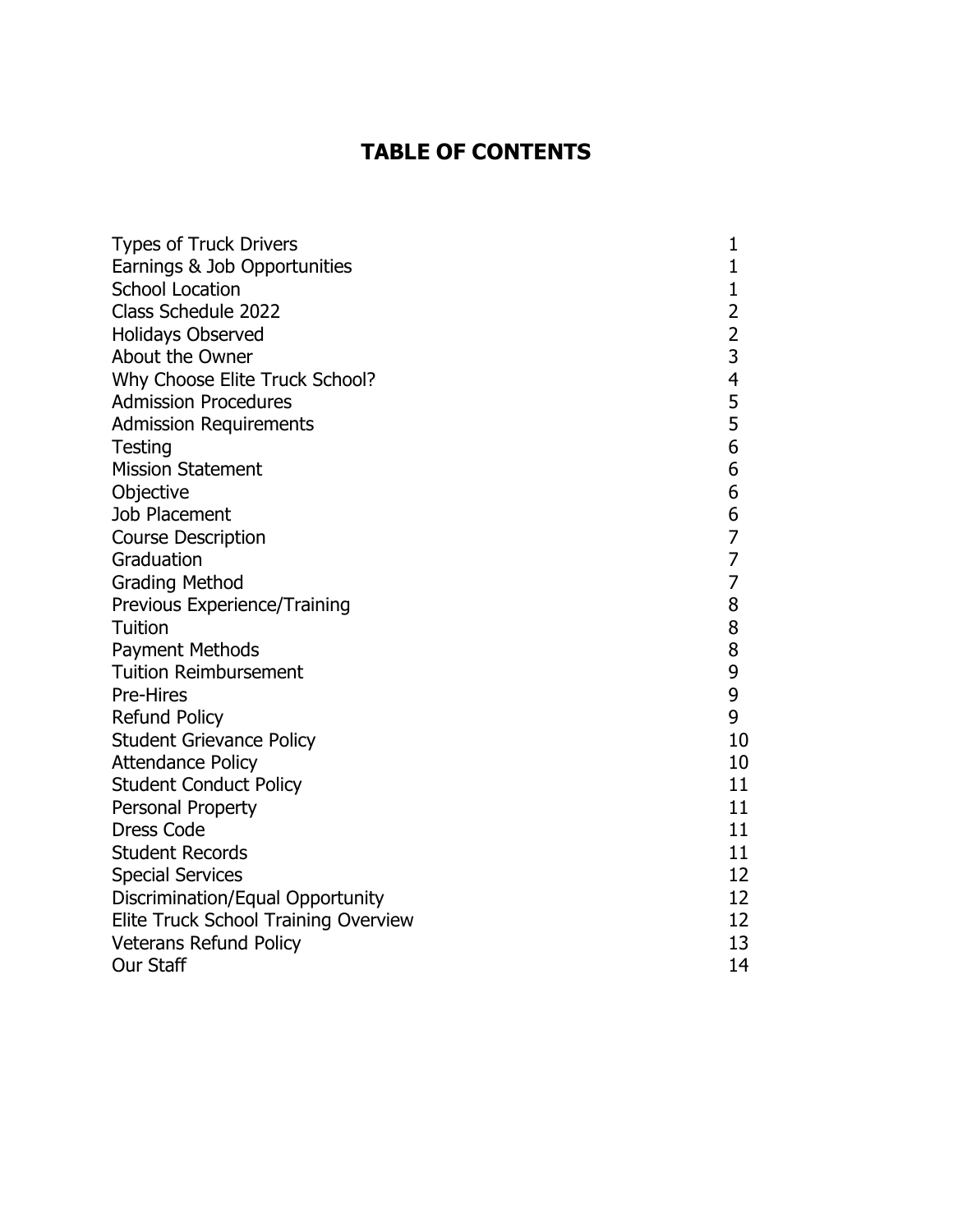# **Types of Truck Drivers**

There are many different types of driving jobs such as: local driving where you are generally home every night and usually paid hourly; long haul driving where you can be away from home for days and sometimes weeks or even months; line haul driving where you are generally running the same route and usually home every day or every other day.

# **Earnings**

In Oregon, the average wage for a heavy tractor/trailer driver was \$49,880 in 2020.

# **Job Opportunities**

According to the Occupational Handbook, 2016-2017 issued by the U.S. Department of Labor, and the Bureau of Labor Statistics, the opportunities should be "very good" for persons interested in truck driving. This occupation has among the largest number of job openings each year. Although demand for truck drivers will create thousands of openings, many openings will occur as experienced drivers transfer to other fields of work, retire, or leave the labor force for other reasons.

# **School Location**

Elite Truck School (ETS) is conveniently located in downtown Hillsboro near the MAX line. Our facility consists of a spacious air-conditioned classroom, as well as a practice yard with actual loading docks. Our location offers many types of driving environments. Students gain experience in rural, freeway, and mountain driving. The ETS fleet consists of modern equipment, standard to the industry. Our students practice on late-model Volvo and Freightliner, 3-axle tractors, and 28, 48, and 53-foot van trailers. An instructor must always be present while this equipment is in use. Students also have access to Internet and computers for their use during school hours.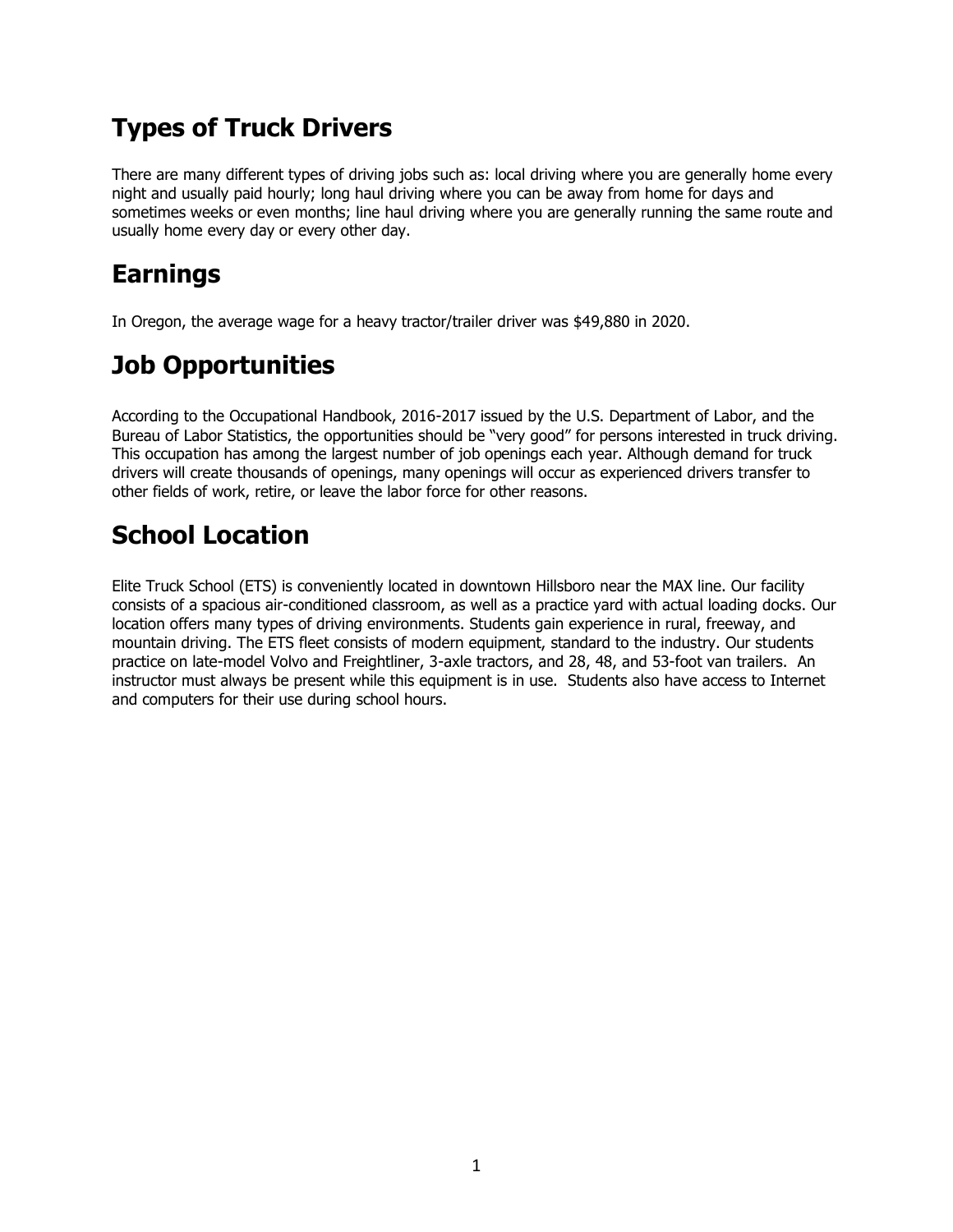# **Class Schedule 2022**

### **Monday through Friday 7:00 a.m. until 3:30 p.m.**

New classes start every Monday and run for 4 consecutive weeks. All classes are during the day, Monday through Friday. Our classes schedule is as follows:

| <b>Start Date</b> | <b>End Date</b> | <b>Start Date</b> | <b>End Date</b> | <b>Start Date</b> | <b>End Date</b> | <b>Start Date</b> | <b>End Date</b> |
|-------------------|-----------------|-------------------|-----------------|-------------------|-----------------|-------------------|-----------------|
| 1/3/22            | 1/28/22         | 4/4/22            | 4/29/22         | 7/4/22            | 7/29/22         | 10/3/22           | 10/28/22        |
| 1/10/22           | 2/4/22          | 4/11/22           | 5/6/22          | 7/11/22           | 8/5/22          | 10/10/22          | 11/4/22         |
| 1/17/22           | 2/11/22         | 4/18/22           | 5/13/22         | 7/18/22           | 8/12/22         | 10/17/22          | 11/11/22        |
| 1/24/22           | 2/18/22         | 4/25/22           | 5/20/22         | 7/25/22           | 8/19/22         | 10/24/22          | 11/18/22        |
| 1/31/22           | 2/25/22         | 5/2/22            | 5/27/22         | 8/1/22            | 8/26/22         | 10/31/22          | 11/25/22        |
| 2/7/22            | 3/4/22          | 5/9/22            | 6/3/22          | 8/8/22            | 9/2/22          | 11/7/22           | 12/2/22         |
| 2/14/22           | 3/11/22         | 5/16/22           | 6/10/22         | 8/15/22           | 9/9/22          | 11/14/22          | 12/9/22         |
| 2/21/22           | 3/18/22         | 5/23/22           | 6/17/22         | 8/22/22           | 9/16/22         | 11/21/22          | 12/16/22        |
| 2/28/22           | 3/25/22         | 5/30/22           | 6/24/22         | 8/29/22           | 9/23/22         | 11/28/22          | 12/23/22        |
| 3/7/22            | 4/1/22          | 6/6/22            | 7/1/22          | 9/5/22            | 9/30/22         | 12/5/22           | 12/30/22        |
| 3/14/22           | 4/8/22          | 6/13/22           | 7/8/22          | 9/12/22           | 10/7/22         | 12/12/22          | 1/6/23          |
| 3/21/22           | 4/15/22         | 6/20/22           | 7/15/22         | 9/19/22           | 10/14/22        | 12/19/22          | 1/13/23         |
| 3/28/22           | 4/22/22         | 6/27/22           | 7/22/22         | 9/26/22           | 10/21/22        | 12/26/22          | 1/20/23         |

## **Holidays Observed**

New Year's Day, Memorial Day, Independence Day, Thanksgiving Day, the day after Thanksgiving, and Christmas Day.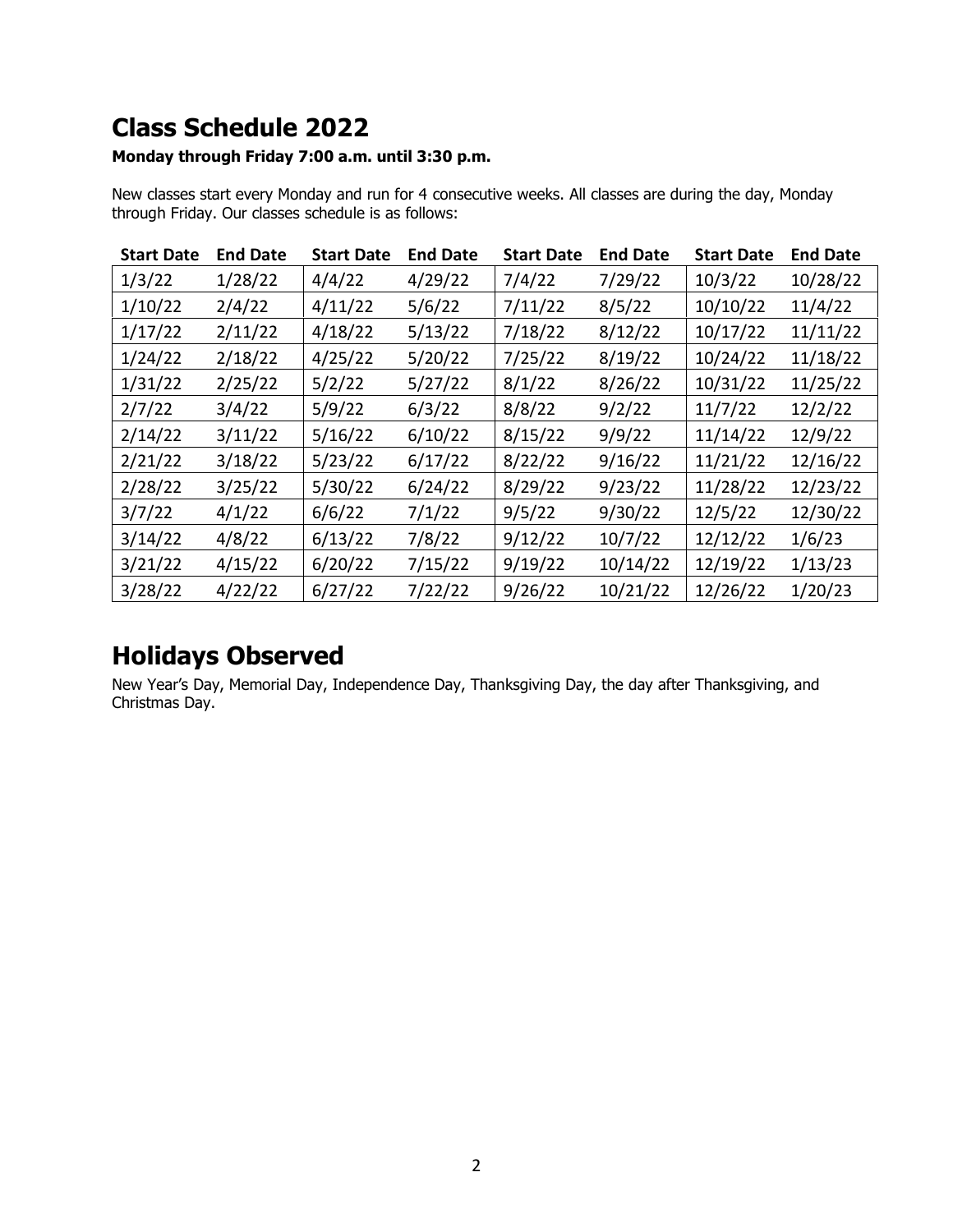### **About the Owner**

Greg Reisnaur, who is the founder and owner of Elite Truck School (ETS) since 2003, has had a career in the trucking industry that few people in America can surpass. He has had accomplishments in the industry that only a small percentage of people have experienced.

Greg's career began upon graduation from a Junior College Truck Driving Program in 1983. From there he entered the industry working for small companies as an over the road driver. He gained experience in pulling flatbeds, reefers, vans, and tankers.

In 1986, he was hired by Consolidated Freightways as a city pickup & delivery driver and dockworker. From 1986-1994 he performed various jobs including city driving, dock work, hosteling in the yard, and driving over-the-road, which included sleeper team driving.

In 1994 Greg became a manager for Consolidated Freightways and was an over the road dispatcher and load planner for 2 years. In 1996, Greg became the Dispatch Operations Manager for the Portland facility. His responsibility included managing 130 over the road drivers, and 6-9 dispatchers. His duties included hiring drivers, training of drivers which included safety training, driver compliance, Department of Transportation compliance, and hazardous materials compliance. He also oversaw accident investigations, union grievance matters, workers compensation issues, and payroll.

In 2001, Greg was promoted to the Corporate Headquarters as a Systems Operations Manager. His job duties included overseeing the entire company's day-to-day over-the-road operations. He dealt directly with Corporate Vice Presidents as well as field Vice Presidents. He was directly responsible for freight movement nationwide, as well as driver management on the system level.

### **Accomplishments**

#### **1989 OREGON TRUCK DRIVING CHAMPION 1990 OREGON TRUCK DRIVING CHAMPION**

#### **1992 OREGON ROAD TEAM CAPTAIN 1993 AMERICAS ROAD TEAM CAPTAIN**

The Americas Road Team is a program developed and supported by the American Trucking Associations. The program annually selects about 10 professional truck drivers out of thousands of applicants nationally to promote the trucking industry. In choosing Road Team Captains, they look for candidates that promote a professional image, have full knowledge and understanding of the industry, possess a passion for safety, have a superior safety record, and can speak and educate all sectors of the public. Road Team functions include participating in newspaper interviews, radio talk shows, television interviews, as well as speaking at community and company functions, events, and meetings.

The Oregon Road Team program is identical to the Americas Road Team except it is on a state level as opposed to a national level.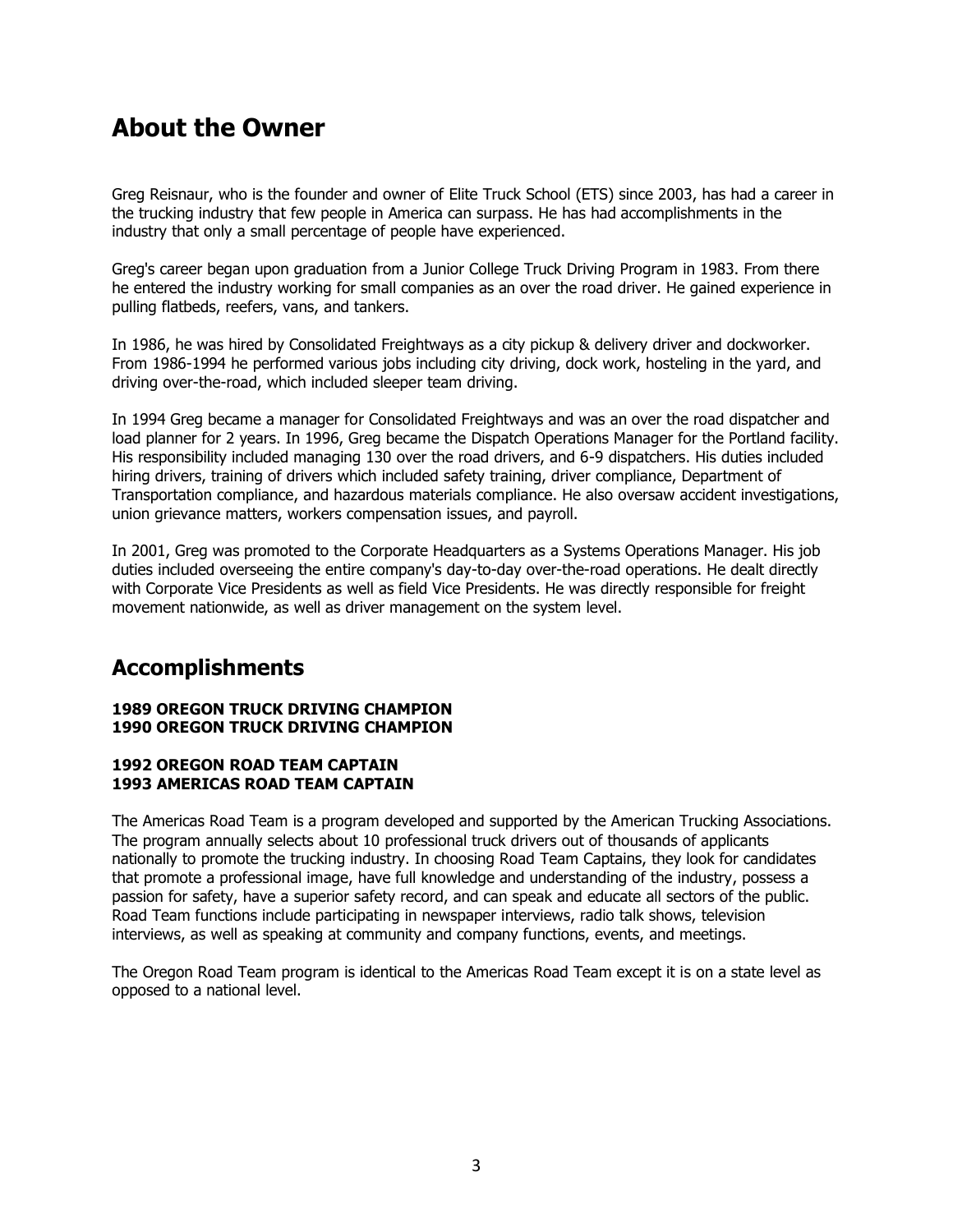### **Why Choose Elite Truck School?**

Elite Truck School has many unique features that set it apart from most other truck schools. These unique features were built into the program with one thing in mind, to provide the best training possible for drivers entering the truck driving profession.

### **SMALL ANNUAL ENROLLMENT**

Elite Truck School has one location which allows us to get to know every student that attends our school.

### **SMALL CLASS SIZE**

Elite Truck School's classes are limited to give students the best education possible.

### **YARD TRAINING**

Elite Truck School's yard training is done at a location that has an actual loading dock. Dock practice is important since most of you will back up to a dock when you become employed.

#### **QUALITY INSTRUCTION**

At Elite Truck School, our long-term instructors have a wide range of trucking backgrounds. This, along with their accomplishments in the industry, makes them an ideal resource for individuals entering the truck driving profession.

We feel certain that, by keeping our program small and personalized, we can better serve our students' needs. It is our goal to give each student the best training possible, so they may have long and rewarding careers as professional truck drivers.

### **ADDITIONAL TRAINING TIME**

At Elite Truck School, if you do not pass your skills test on your first attempt, we will offer you additional training time and use of our equipment for your second skills test. (beyond a second attempt, students will need to purchase additional training and use of our equipment).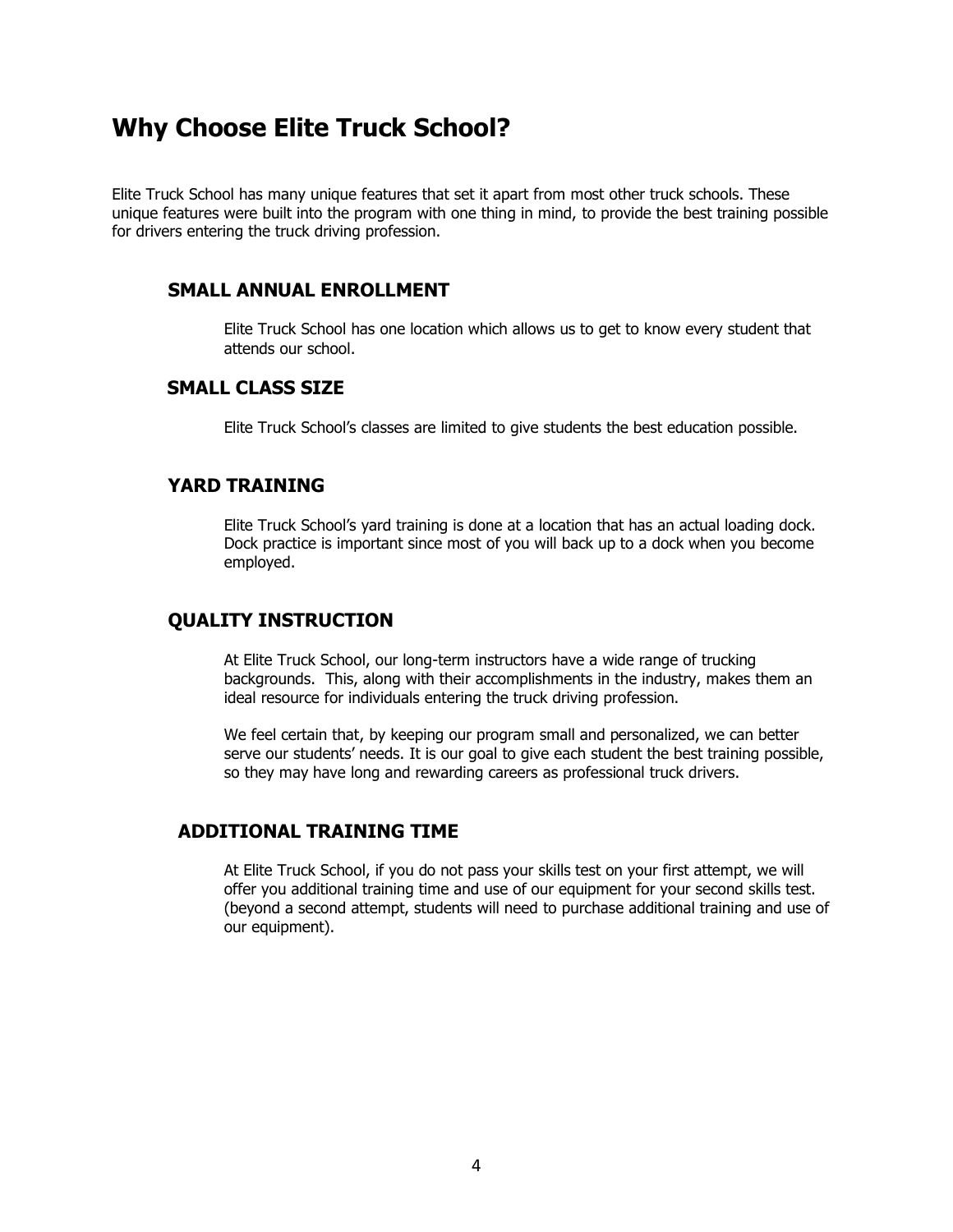## **Admission Procedures**

The first step is for you to read the school catalog and familiarize yourself with the program and what it offers. You then will set up an appointment with an Elite Admission Representative to be interviewed and discuss the program, the industry, and career opportunities.

During the interview process, we will discuss the uniqueness of the industry and how it is different from many other industries. Because of the uniqueness of the industry, it is important to us that we give you all the information possible, so you can make an educated choice for what is right for you.

We will discuss with you the job opportunities available to you upon completion of the program. We will also point out the different opportunities you may pursue once you enter the industry and gain experience.

At the interview, we will address issues that may affect your ability to benefit from our program. These issues may include bad driving record, inability to pass a FMCSA medical exam, incomplete work history, or criminal record.

We encourage you to ask any and all questions you may have during this process. We want to be sure that you are as knowledgeable and informed as possible, before you decide to attend Elite, and pursue a career as a professional truck driver.

After the interview process, we will process an enrollment agreement and upon review and acceptance of the agreement by a school official, you will be enrolled in the program.

### **Admission Requirements**

Applicant must meet the following criteria to be accepted into the school.

#### **Age**

To attend our school and to apply for a CDL, you must be at least 18 years old.

#### **Education**

The course will be taught in English. Students must have adequate skills in the English language to understand the training materials and information presented. If you are unsure about having the necessary English abilities, please discuss this with the Director of Admissions.

You must submit a copy of High School Diploma, GED certificate or verification of college credit. (An Elite Truck School, Ability-to-Benefit exam can be administered by Elite, if proof is not available.)

#### **Driver's license and driving record**

You must possess a valid driver's license for at least one year. You must obtain and submit a current DMV printout of your driving record. This driving record must show that you do not have any major violations. This would include more than 3 moving violations in the last 3 years, more than 1 chargeable accident in the last 5 years, or any alcohol violations in the last 5 years.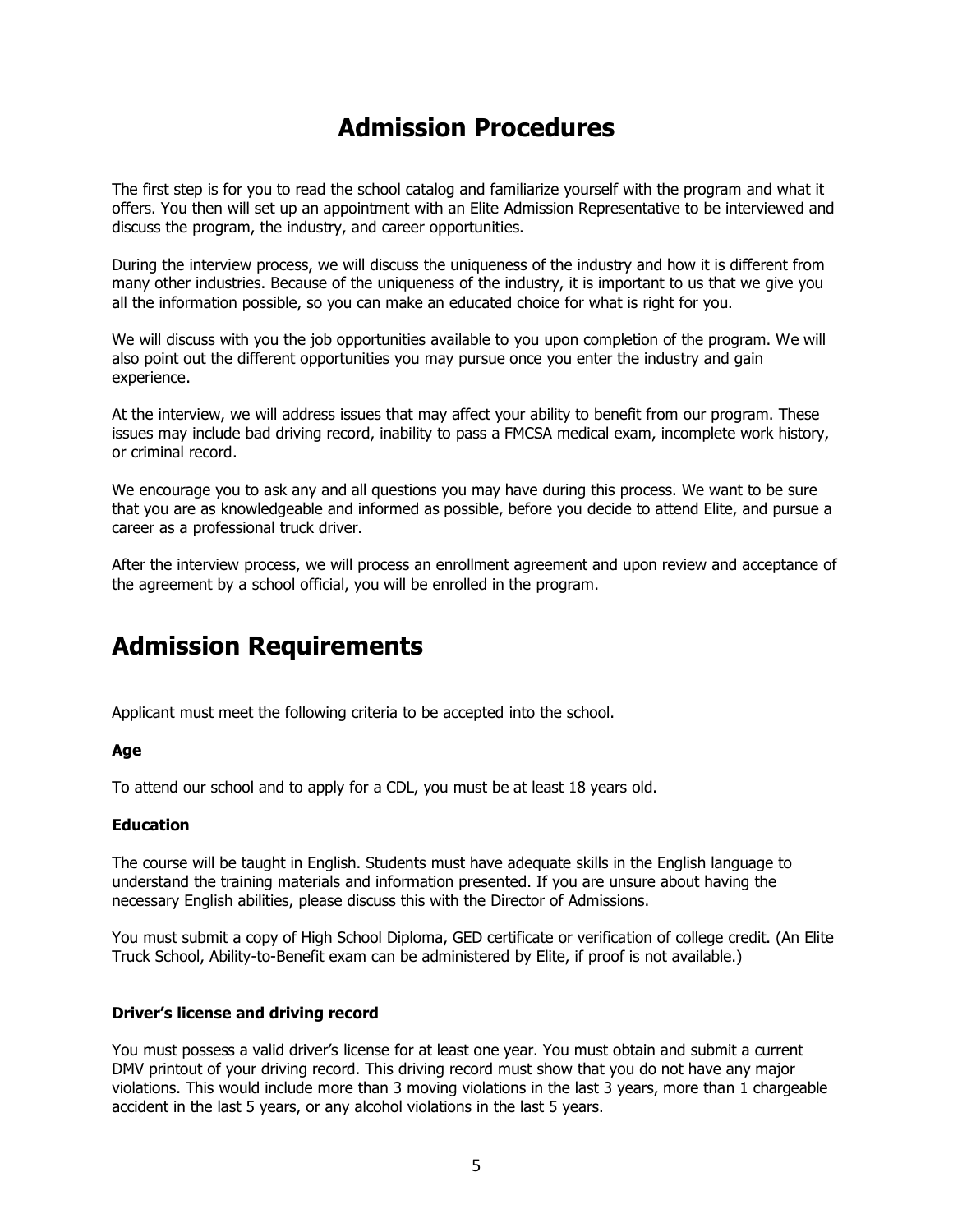# **Testing**

Students must be able to pass a Department of Transportation (DOT) Physical. A few of the common failures of the DOT physical requirements are, color blindness, high blood pressure, some mental illnesses, unmanaged diabetes, vision less than 20-40 that is not correctable, epilepsy, seizures, and use of certain prescribed medications. If you have any questions concerning physical conditions that may prohibit you from passing a DOT physical, please discuss this with an Elite Admission Representative. Students are welcome to use Elite Truck School's contracted clinic to obtain their Medical Card. Otherwise see [www.nationalregistry.fmcsa.dot.gov](http://www.nationalregistry.fmcsa.dot.gov/) for a list of certified medical examiners.

Students must also be able to pass a DOT drug screen. In addition, you will be subject to random, probable suspicion, and post-accident drug and alcohol testing during the program per Federal Motor Carrier Regulations. The drug testing process must be done through Elite Truck School and their contracted clinic.

Students are responsible for their physical exam and drug screen fees.

Further information regarding these programs can be obtained at [www.fmsca.dot.gov/medical/driver](http://www.fmsca.dot.gov/medical/driver-medical-fitness-duty)[medical-fitness-duty.](http://www.fmsca.dot.gov/medical/driver-medical-fitness-duty)

## **Mission Statement**

At Elite Truck School, we recognize the transportation industry's growing need for professional truck drivers. It is our goal to help people make informed decisions regarding a career choice to enter the truck driving industry. For the men/women who elect to pursue a career in truck driving, we then want to give them comprehensive tractor-trailer training so they may be on their way to a long and successful career. We also want to provide trucking companies with some of the finest individuals entering the profession.

# **Objective**

Elite Truck Schools (ETS) objective is to train individuals in all aspects necessary to become employed as a professional truck driver. These aspects include skills, knowledge, and abilities necessary to receive a commercial driver's license and become employed in the trucking industry as an entry-level driver.

# **Job Placement**

Training students to become professional drivers is only half of our school's goal; the other half is to do everything possible to help each graduate become gainfully employed. It does not make much sense to give you the training if you cannot put it to good use.

The first step in doing this is teaching you the skills needed to apply and interview for a position. We teach students effective communication skills, which include proper body language, attitude, selfconfidence, and overall effectiveness. We also teach students how to fill out a job application properly.

We work with many trucking companies for job placement. We also offer lifetime job placement assistance.

Elite Truck School will furnish each prospective student a copy of our job placement ratio.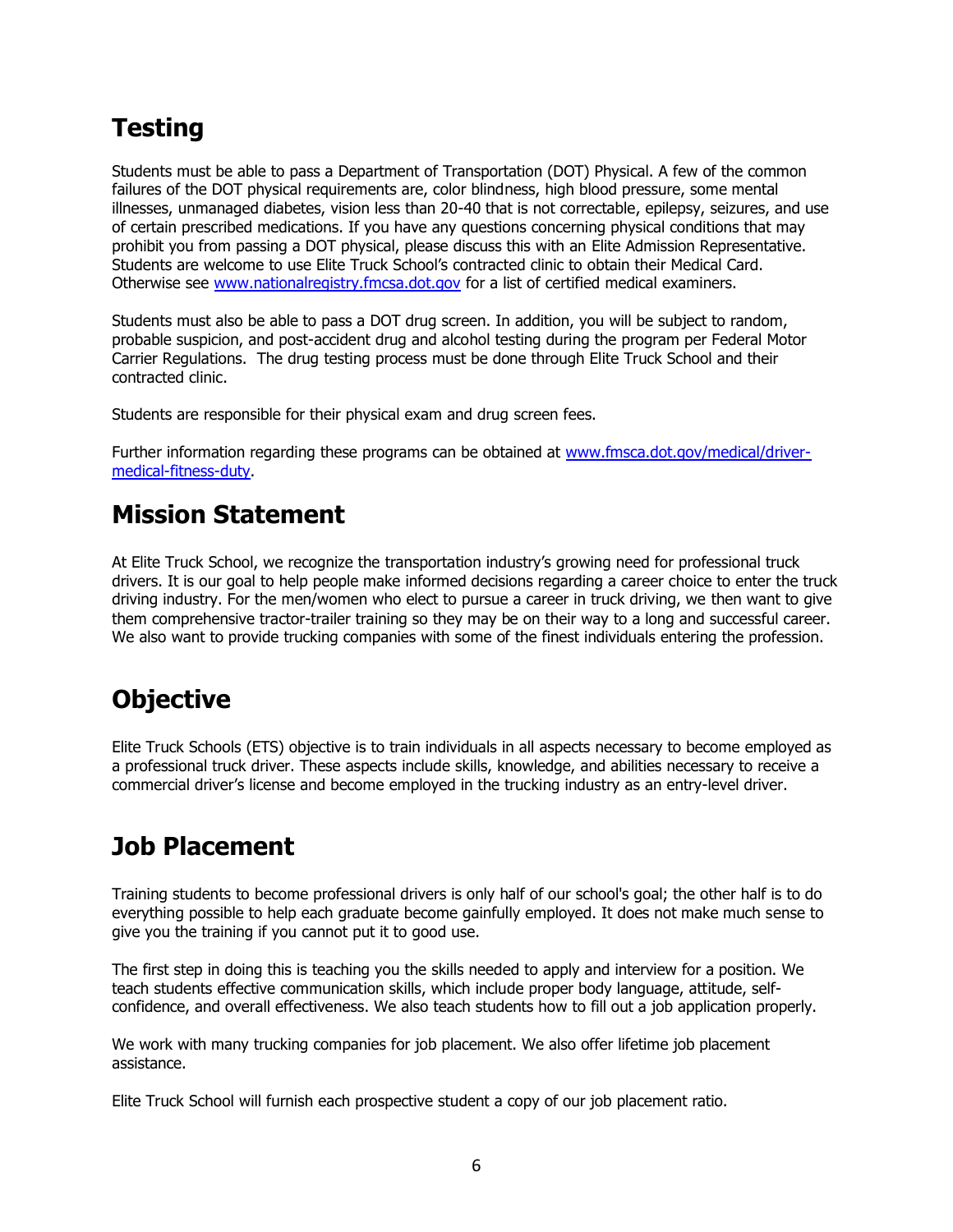# **Course Description**

### **Truck Driver Training Course**

This course is 160 hours of training over a four-week period, which is designed to prepare an individual to enter the job market as a professional truck driver. During this course, students will learn all Department of Transportation, and Federal Motor Carrier rules and regulations as they pertain to a professional driver. They will also learn all the necessary functions as it relates to the safe operation of a tractor-trailer combination. This will include actual driving as well as all other procedures a driver needs to know, such as pre-trip inspection, logbooks, paperwork, and accident procedures. Along with this, the course also teaches driving techniques such as defensive driving and driving in inclement weather. Students are expected to complete the program in a maximum of 200 hours.

### **Preparation for On-the-Road Training**

During the first week of the course, we will be preparing you to obtain your CDL Commercial Learner's Permit. This permit is required and issued by DMV, for you to drive on public roads with an instructor. Our course is conducted on both public roads and private property. To receive the best preparation for your CDL Road Test, on-the-road training is required. For more information about the Commercial Learners Permit program, please visit [https://www.oregon.gov/odot/DMV/Pages/DriverID/CDLget.aspx.](https://www.oregon.gov/odot/DMV/Pages/DriverID/CDLget.aspx)

## **Graduation**

For a student to graduate the course they must maintain a 3.00 GPA or better, attend more than 90% of the course, and receive a Class "A" CDL license from the DMV.

Students who are not issued a Class "A" CDL, but meet all other graduation requirements, will be issued a Certificate of Completion, showing the total number of course hours, the student has completed.

# **Grading Method**

#### **Grading Levels**

| 100% - 90%   | A   | GPA 4            | Excellent understanding of material and performance           |
|--------------|-----|------------------|---------------------------------------------------------------|
| 89% - 80%    | B   | GPA 3            | Very good understanding of material and performance           |
| 79% - 70%    |     | GPA <sub>2</sub> | Below average understanding of material and performance       |
| 69% - 60%    |     | GPA 1            | Well below average understanding of material and performance  |
| 59% or below | - F | <b>FAIL</b>      | Unable to understand material and unable to meet requirements |

Students will be graded on written tests as well as practical work. Students must maintain at least a B average throughout the entire course. If a student is approaching a C average or gets below a B on any test, the Instructor will verbally warn the student and offer additional help if needed. The student will then have the opportunity to retake the test.

If a student misses a test, or fails to complete an assignment, he/she will have one week to make it up. If the student does not make up the work within the one-week period, it will be recorded as an incomplete. An incomplete is considered a failure and the student will be dropped from the program. If a student misses a class, the director of the school will discuss the issue with the student and determine how he/she will make up the work.

**If a student is terminated from the program, he/she can appeal such action. The student must appeal in writing to the School Director within ten (10) days of termination. The School Director will make a decision regarding the appeal within five (5) business days of receipt.**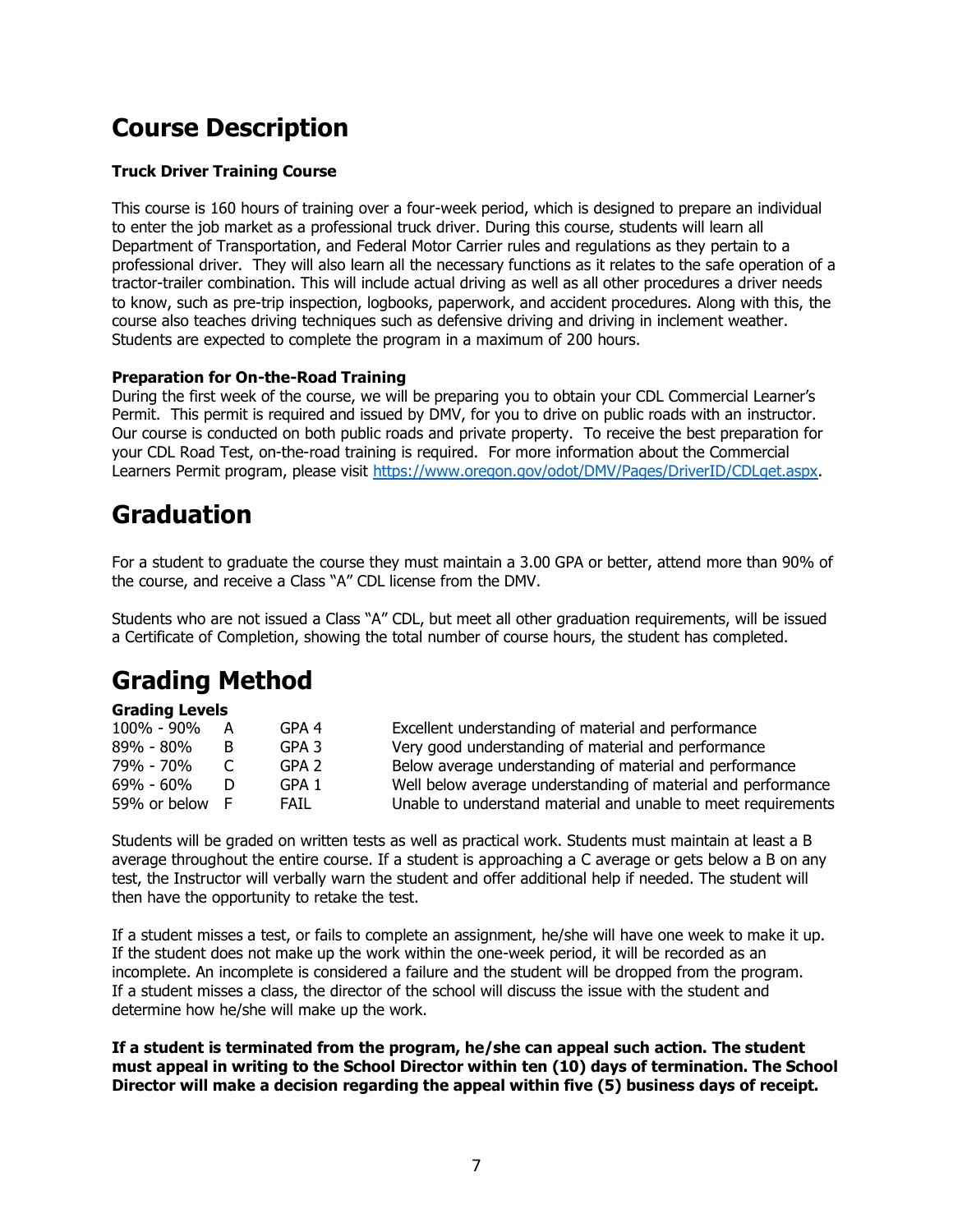# **Previous Experience/Training**

Elite Truck School (ETS) does not accept or give credit for previous training.

# **Tuition**

### **TRACTOR/TRAILER PROGRAM (160 HOURS)**

| Registration | \$100.00  |
|--------------|-----------|
| Tuition      | \$5650.00 |

|              | Other fees not included that a student is responsible for, are listed below. |             |          |  |
|--------------|------------------------------------------------------------------------------|-------------|----------|--|
| Dot Physical | \$105.00*                                                                    | Drug Screen | \$85.00* |  |

\*These fees are subject to change by the clinics. These 2 fees are collected by Elite Truck School and paid to the clinic on your behalf, prior to your appointment.

DMV Fees required for course: \$10.00 General Knowledge Test

10.00 Air Brake Test 10.00 Combination 10.00 Tanker Endorsement 10.00 Double/Triple Endorsement 23.00 CDL Permit 75.00 Class "A" License upgrade 40.00 Certificate of Road Test Fee 190.00 Road Test \$378.00\*\*

These fees are subject to change by the DMV. Payment of these fees are made by the student, directly to

the DMV.\*\*For a current listing of Oregon DMV fees, see www.oregon.gov/ODOT/DMV/pages/fees/driver.

### **Total cost for an Oregon Resident: \$6218.00**

#### Optional Endorsement

Hazardous Material endorsement test at DMV/paid directly to DMV: \$10.00 TSA Background check and fingerprinting for hazardous material endorsement\*\*\*: \$86.50 \*\*\*Hazardous material endorsement and background check is **not** a program requirement. Fees collected by TSA.

### **Total cost for an Oregon Resident with optional haz-mat endorsement \$6,414.50**

All books and necessary training materials are included in the tuition. Materials include the Oregon Commercial Driver Manual, FMCSR Pocketbook, Driver's Daily Log, Vehicle Inspection Report Book, and Hazardous Material Response Guidebook.

Upon choosing to enroll, you will be required to pay the \$100.00 registration fee for you to be assured a spot in the class. The entire remaining balance must be paid no later than the first day the course begins.

## **Payment Methods**

We accept cash, personal checks, (with verifiable funds) and most major credit cards (Visa, Mastercard, American Express, and Discover).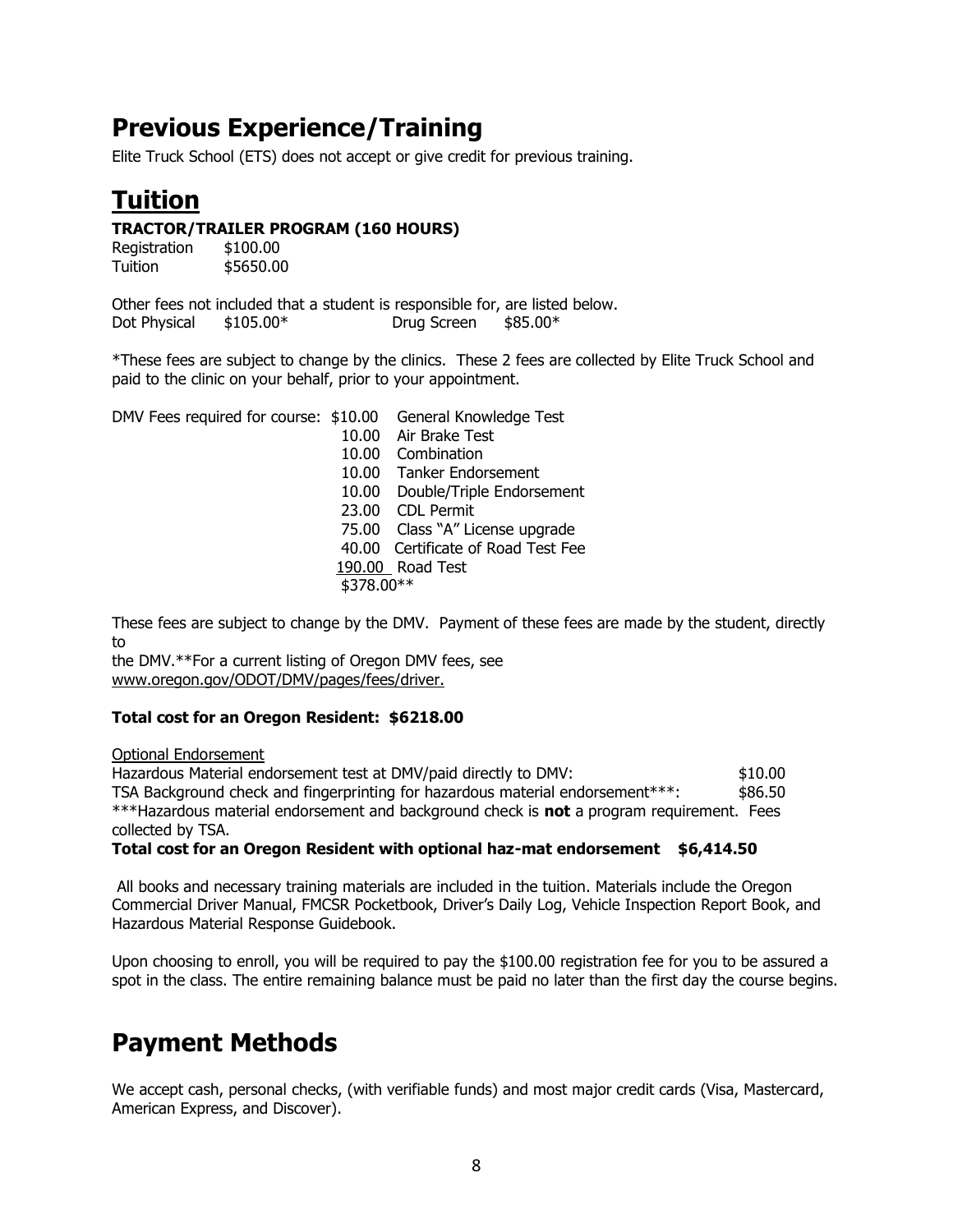## **Tuition Reimbursement**

Some trucking companies provide a tuition reimbursement program once their company employs the student. Please speak to our admissions director regarding specific information about these programs.

## **Pre-Hires**

Many students have concerns about the job opportunities available after graduation. Some companies will issue a letter of intent to hire prior to a student signing an enrollment agreement with a truck school. Please speak to our admissions director for further information on this procedure.

# **Refund Policy**

Elite Truck School (ETS) refund policy complies with the Private Career Schools and Oregon Administrative Rules 715-045-0036

A student may cancel enrollment by giving written notice to the school. If notice occurs within 5 business days of the date of enrollment, all monies paid shall be refunded; or after 5 business days of the date of enrollment and prior to the commencement of classes, the school may retain only the published registration/application fee. Such fee shall not exceed 15 percent of the total tuition cost, or \$150, whichever is less.

If termination occurs after the course begins and before 50 percent of the course, hours are given, the student will be entitled to a pro-rata refund of the entire tuition amount. The school will retain the entire registration fee.

In calculating any tuition refund due, the portion of enrollment period remaining for which the student has been charged is determined by dividing the total clock hours into the number of clock hours remaining to be completed by the student in that period as of the last recorded day of attendance by the student. In all cases of students who withdraw, who are suspended, or expelled, the following refund will apply.

If the termination occurs after 50 percent of the course hours, the student will not receive any tuition or registration refund. In all cases of students who withdraw, who are suspended, or expelled, the following refund will apply.

All refunds will be made within 30 days of the withdrawal or termination date. This would also include any student who requested and was granted a leave of absence and did not return from the leave in the time frame specified by the agreement. At the time a refund is issued, a supplement letter will be sent to the student stating the amount of refund, the method, and figures used to calculate the refund, and to whom the refund was made out.

The school owner will review any withdrawal or termination from the program due to extreme circumstances out of your control, such as serious injury, disability, death of family member, etc., on a case-by-case basis. Decision will be based on a pro-rata settlement, fair and equitable to all parties involved.

Any student wishing to terminate his/her training for whatever reason must notify the school in writing.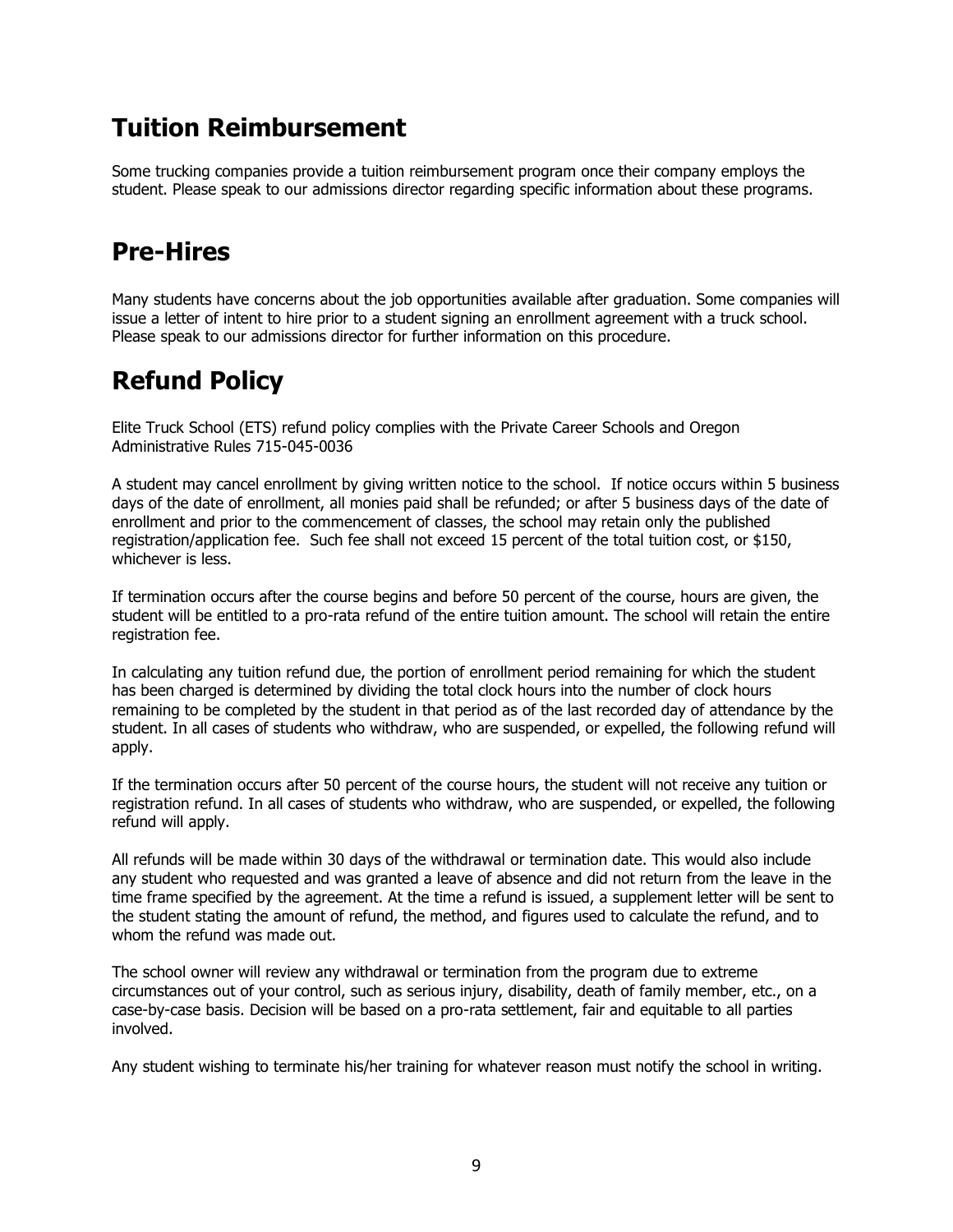# **Student Grievance Policy**

To initiate a complaint or grievance against the school, it's staff, or students:

a. a. A written complaint must be submitted to the School Director, Greg Reisnaur. This complaint must be made within 30 days of incident, along with specifics, such as date, time, and nature of complaint. Include a brief overview of incident, including individuals involved and/or witnesses.

The School Director will have 15 calendar days from date of notice to address and remedy complaint, with a written response.

a. b. The student can appeal the response within 7 calendar days, in writing, to Elite Truck School's Office Manager, Suzanne Reisnaur. Suzanne Reisnaur will then consider and evaluate the initial grievance and issue a decision. This decision will be made within 7 calendar days.

A student aggrieved by action of the school should attempt to resolve these problems with the appropriate school officials. Should this procedure fail, and the student alleges that the school violated state law, students may contact Oregon Higher Education Coordinating Commission, Private Career Schools, 775 Court St. NE, Salem, OR 97301. After Consultation with appropriate Department staff and if the complaint alleges a violation of the Oregon Revised Statutes 345.010 to 345.470 or standards of the Oregon Administrative Rules 715-045-0001 through 715-045-0210, the Department will begin the complaint investigation process as defined in OAR 715-145-0023 Appeals and Complaints. A student filing a complaint against a school must do so within one year of the student's last date of attendance.

# **Attendance Policy**

The first day of your new career starts when you enroll in our program. A key to your success in your new career is that you show up for work every day, and that you are on time. Because of the time frame in which this course is taught, it is of the utmost importance that you do not miss any of the classes. In order to graduate from the course on time, you must not be absent for more than 10% of your scheduled course. If you are absent for more than 10% of your scheduled course, you will not be able to graduate until that time is made up.

Tardiness: If you are tardy (more than 10 minutes late) and/or absent for 1 day or more, you will receive a verbal warning from a school official.

Leave of Absence: We understand situations may arise which are out of your control that may affect your ability to attend the course. If this situation arises, you may request a leave of absence in writing and submit it to the Director of Admissions. Upon receipt, the Director of Admissions will grant you a Leave of Absence valid for up to 180 days. If the student fails to return within the end of their approved Leave, he/she will be dropped from the program.

# **Student Conduct Policy**

Proper student conduct is a necessity to ensure a safe, pleasant, positive, learning environment for all students. The following is a list of behaviors that a student may be involved in, which will be grounds for immediate termination.

Illegal Activities: Any student found to be engaged in any illegal activities under Oregon State law while in attendance at, or on the property of Elite Truck School (ETS).

Harassment: Fighting, threats of physical violence, insubordination, or any discriminating words, jokes, stories, or gestures.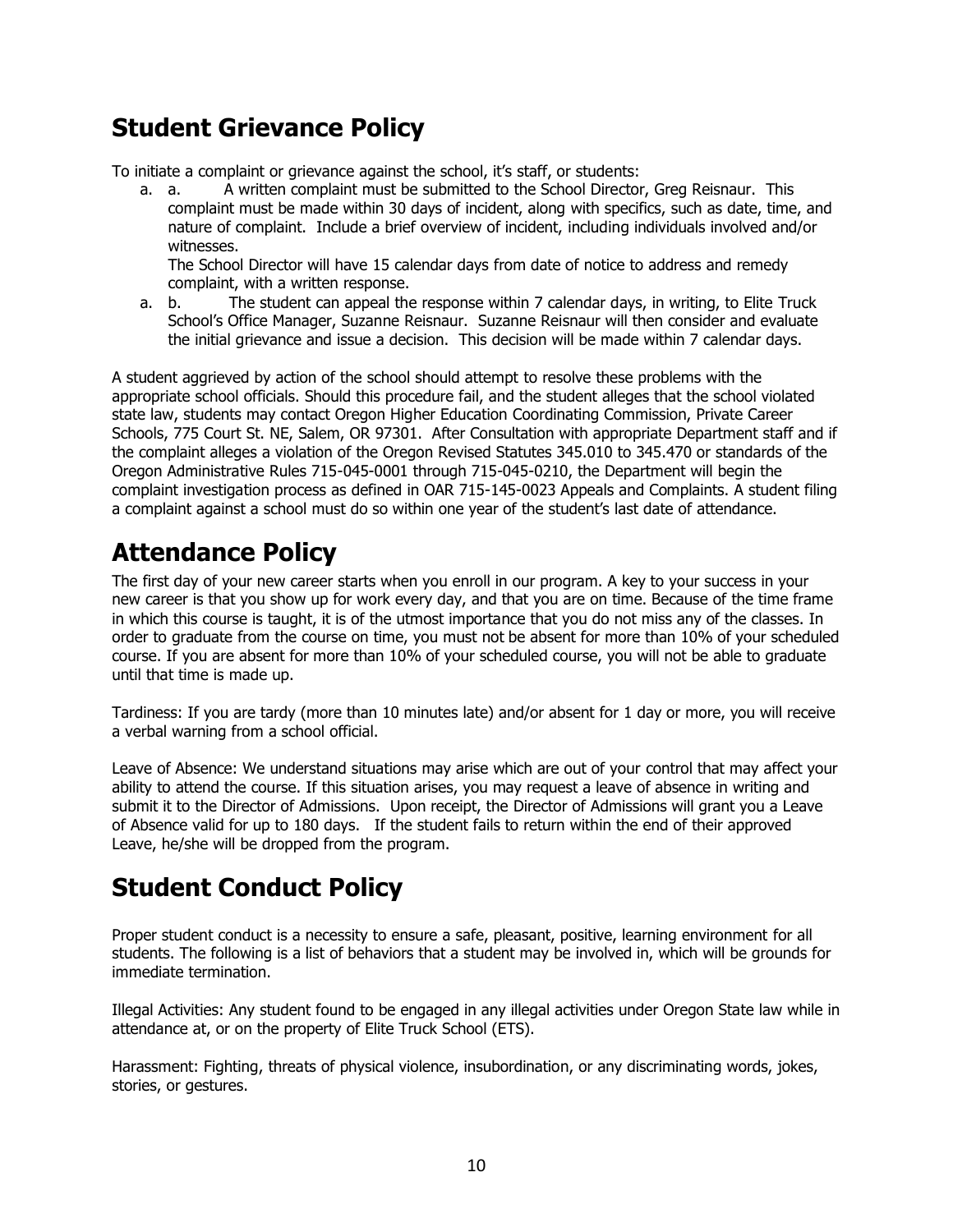Equipment or Property: Any unauthorized starting or driving of school equipment, any malicious destruction of someone else's property or school property.

Alcohol/Drugs: You cannot be under the influence of or in possession of any drugs or alcohol while attending class or on school property.

Arrest/Conviction: A student must notify the school in writing if they are arrested or convicted of any criminal activity. This also includes any types of moving violations in their personal automobiles.

Discrimination: No student shall engage in discriminatory behavior towards fellow students, school personnel, or general public, while attending school. These behaviors include any discriminatory words, jokes, stories or gestures based on race, color, religion, sex, sexual orientation, national origin, marital status, age, or disability.

# **Personal Property**

Elite Truck School (ETS) assumes no responsibility for any personal property or vehicles parked on school property.

## **Dress Code**

Elite Truck School (ETS) feels strongly that professionalism starts with the way you dress. Because of this, and for safety reasons, we have instated the following guidelines:

\*Footwear must entirely cover your feet (no high heels, thongs, sandals, or open backed shoes) \*Pants must be free of any major holes or tears

\*Shorts are acceptable (they must be dress style shorts with pockets in the front and rear) \*Shirts must be worn at all times

\*No tank tops

\*T- shirts are acceptable but cannot display anything that may be perceived as distasteful, or objectionable to the general public. In addition, they may not display any references to drugs or alcohol. \*Hats are not allowed in the classroom but may be worn at all other times.

\*No dangling jewelry that may get caught in any moving parts or cause distractions

\*Long hair must be kept in manner that it is not a distraction or safety issue.

## **Student Records**

We are required by law to keep Student Transcripts for a minimum of 25 years. All other student records are kept for a period of 3 years.

Under the "Family Educational Rights and Privacy Act" (FERPA), students have the right to inspect, review, and request that a school correct records, which they believe to be inaccurate or misleading. Also, records will only be released by the school, with written permission from the student.

These records are available to the student upon written and signed request made to the school director. These records will also be made available to prospective employers upon a signed release provided by the student.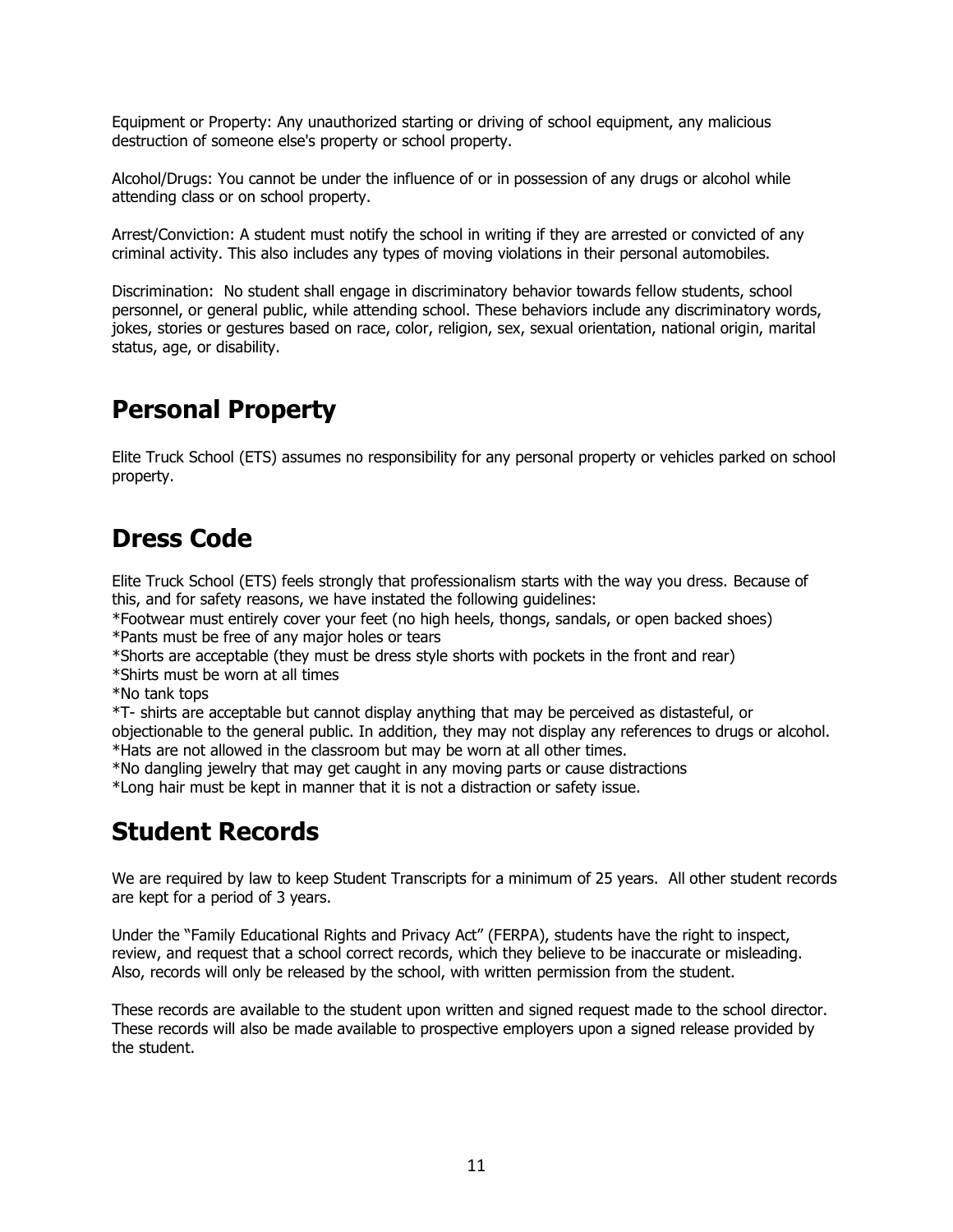# **Special Services**

While attending our school please feel free to speak with the director of admissions or any other school official if you encounter any special needs. These needs may include drug/alcohol abuse, personal/family issues, personal financial issues, etc. While we are not trained in dealing with these types of issues, we certainly can refer you to the appropriate community resources. All school officials have access to a list of these resources and would be glad to share a copy with you upon request.

# **Discrimination/Equal Opportunity**

Elite Truck School does not discriminate in admissions on the basis of an applicant's sex, age, race, color, religion, ethnic origin, or sexual orientation.

Elite Truck School, licensed under ORS 345.010-345.450, prohibits discriminatory conduct against any student, based on race, color, religion, sex, sexual orientation, national origin, marital status, age, or disability. If a student believes that they have been discriminated against, they are encouraged to notify a school official. The school will make every effort to resolve the issue. If not resolved to the student's satisfaction, the student who believes that they have been discriminated against, as described in ORS 345.240, may file a complaint under ORS 659A.820 with the Commissioner of the Bureau of Labor and Industries.

Elite Truck School's personnel policies prohibit school staff from engaging in discriminatory behavior. Such policies will be strictly enforced.

## **Elite Truck School Training Overview**

### **160 HOURS/4 WEEKS**

#### **Week 1**

**Classroom-** Introduction to Program, Industry, Industry Regulations and Requirements, Hours of Service, Control Systems, Vehicle Systems, Pre-Trip Inspections, Driving Conditions, Hazard Awareness, Equipment Malfunctions, Trip Planning, Cargo Handling, Accident Procedures, Winter Driving, Engines, Transmissions, Differentials

Week 1 consists of lectures, demonstrations, videos, and book assignments. Upon completion of the first week, you will be prepared to take your written Commercial Learners Permit exams.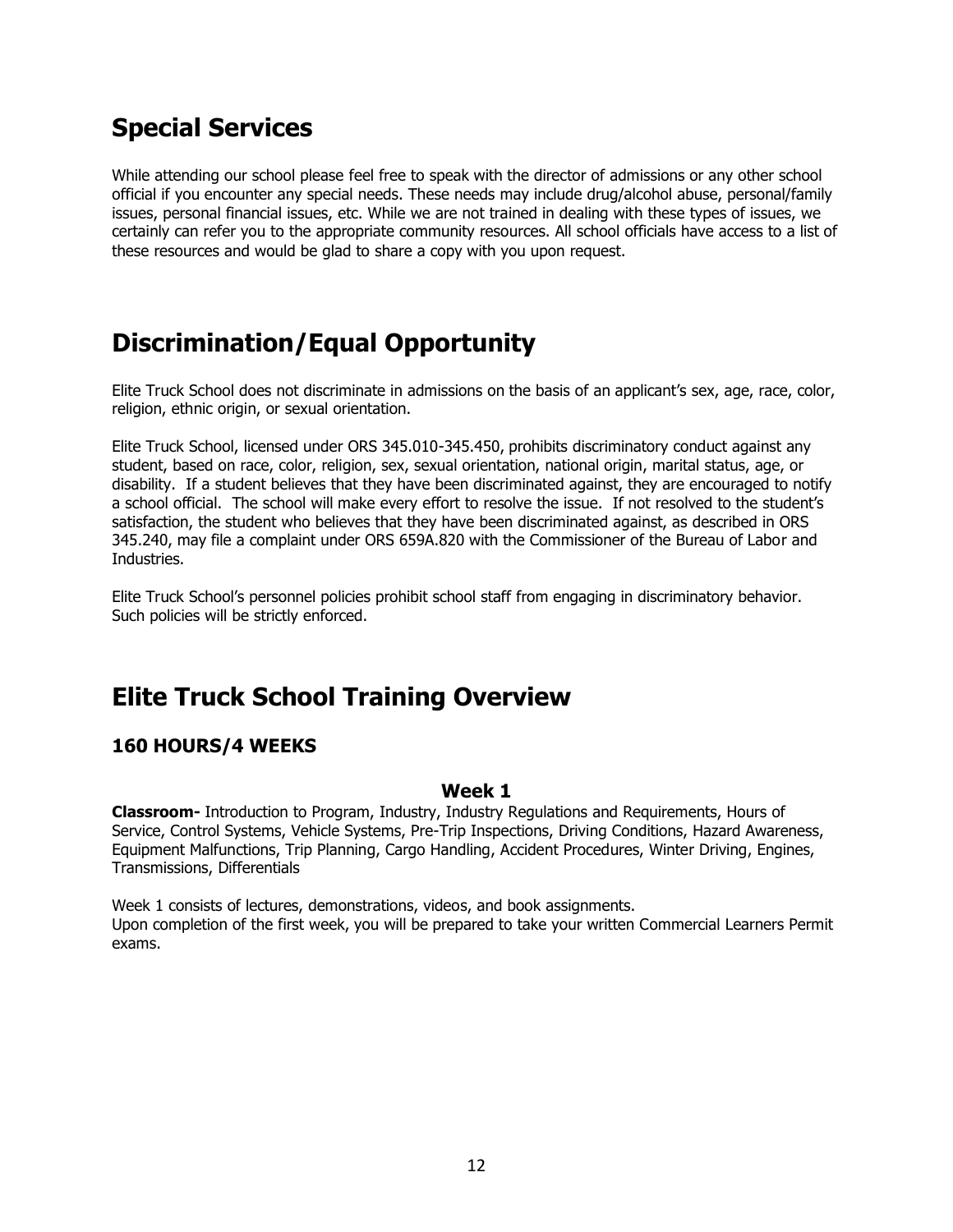#### **Week 2**

**Classroom-** Students will get safety training specific to the routes and areas they will be performing their behind the wheel training over the coming weeks.

**Field Training/Yard Training-** Week 2 focuses on preparing students for thoroughly learning the pretrip inspection and the air brake system tests. Students will work in our yard to become acquainted with the vehicles and the vehicles' various systems. Students will also learn backing concepts and learn straight line backing.

#### **Week 3**

**Field Training/Behind the Wheel Training-** Students will be divided into groups of 3 and will be assigned an instructor who will compete their training with them. Training will focus on coupling, uncoupling, straight backing, 90-degree backing, shifting, interstate driving, highway driving, city driving.

#### **Week 4**

**Field Training/Behind the Wheel Training-** Students will be divided into groups of 3 and will be assigned an instructor who will compete their training with them. Training will focus on coupling, uncoupling, straight backing, 90-degree backing, shifting, interstate driving, highway driving, city driving.

Road Test will be given on the last day of the program.

| Classroom/Lab              | <b>50 Hrs.</b>  |
|----------------------------|-----------------|
| <b>Field &amp; Driving</b> | <b>110 Hrs.</b> |
| <b>TOTAL</b>               | <b>160 Hrs.</b> |

### **VETERAN'S REFUND POLICY**

Elite Truck School's Veteran's Refund Policy complies with 38 CFR 21.4255. In the event the veteran or eligible person fails to enter the course, withdraws, or is dismissed at any time prior to completion, any unused portion of tuition, fees, and other charges is refunded. Any amount in excess of \$10.00 of the application/registration fee is subject to prorating. The amount charged will not exceed the exact prorate portion of total charges. The length of the completed portion of the course will be prorated over its total length, and the exact prorating will be determined by the ratio of the number of days of instruction completed by the student to the total number of instructional days in the course. Refunds are made within 40 days of the last date of the student's attendance.

Any student receiving VA education benefits while attending Elite Truck School is required to obtain transcripts from military training and all previously attended schools and submit them to the school for evaluation of prior credit and shortening of the program proportionately.